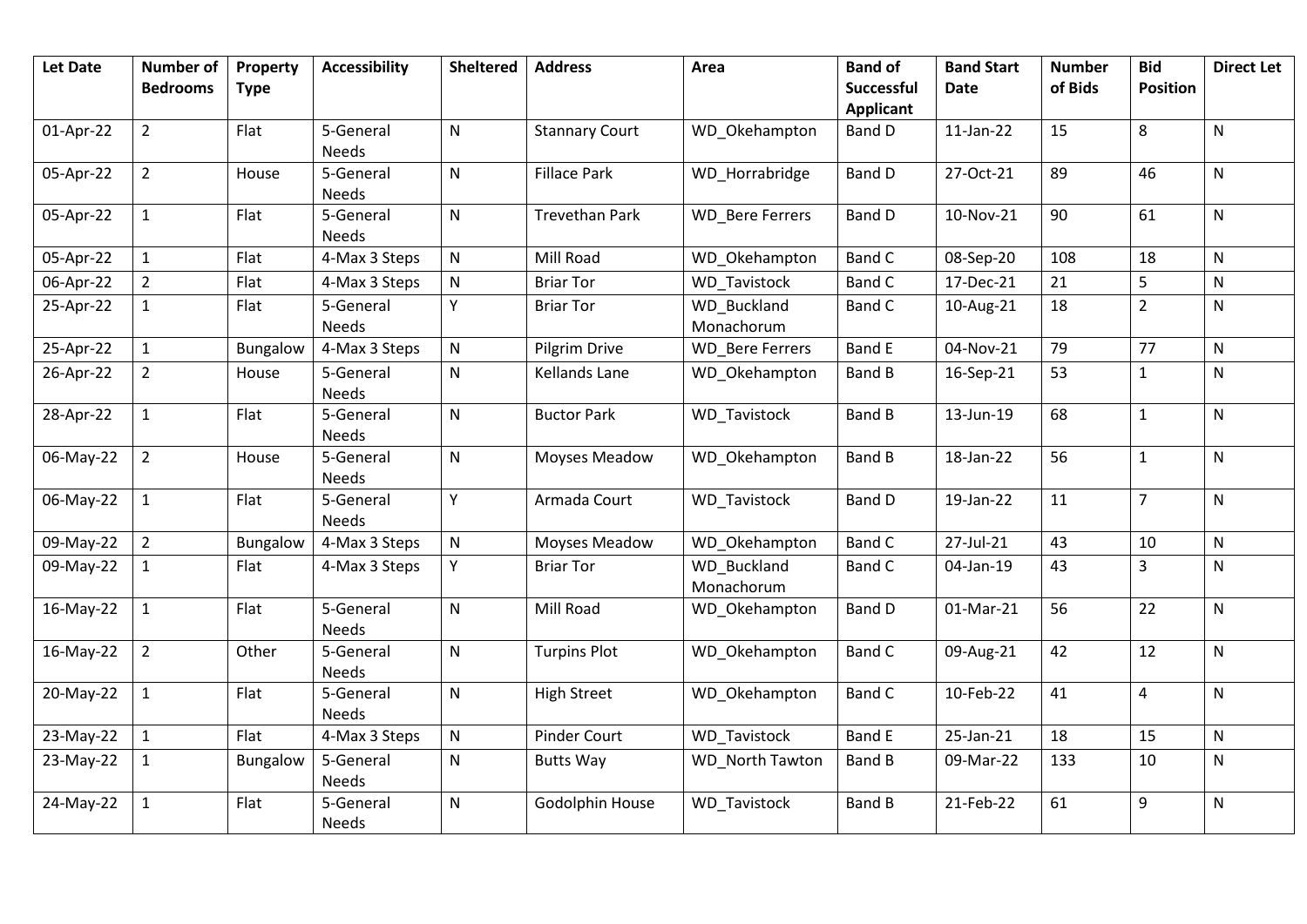| Let Date  | Number of       | Property    | <b>Accessibility</b> | <b>Sheltered</b> | <b>Address</b>   | Area          | <b>Band of</b>    | <b>Band Start</b> | <b>Number</b> | <b>Bid</b>      | <b>Direct Let</b> |
|-----------|-----------------|-------------|----------------------|------------------|------------------|---------------|-------------------|-------------------|---------------|-----------------|-------------------|
|           | <b>Bedrooms</b> | <b>Type</b> |                      |                  |                  |               | <b>Successful</b> | <b>Date</b>       | of Bids       | <b>Position</b> |                   |
|           |                 |             |                      |                  |                  |               | <b>Applicant</b>  |                   |               |                 |                   |
| 25-May-22 |                 | Flat        | 5-General            | N                | Westbridge Close | WD Okehampton | Band E            | 10-Jun-20         |               |                 | N                 |
|           |                 |             | <b>Needs</b>         |                  |                  |               |                   |                   |               |                 |                   |
| 25-May-22 |                 | Flat        | 5-General            |                  | The Glen         | WD Okehampton | Band E            | 26-Aug-21         | 34            | 31              | -N                |
|           |                 |             | <b>Needs</b>         |                  |                  |               |                   |                   |               |                 |                   |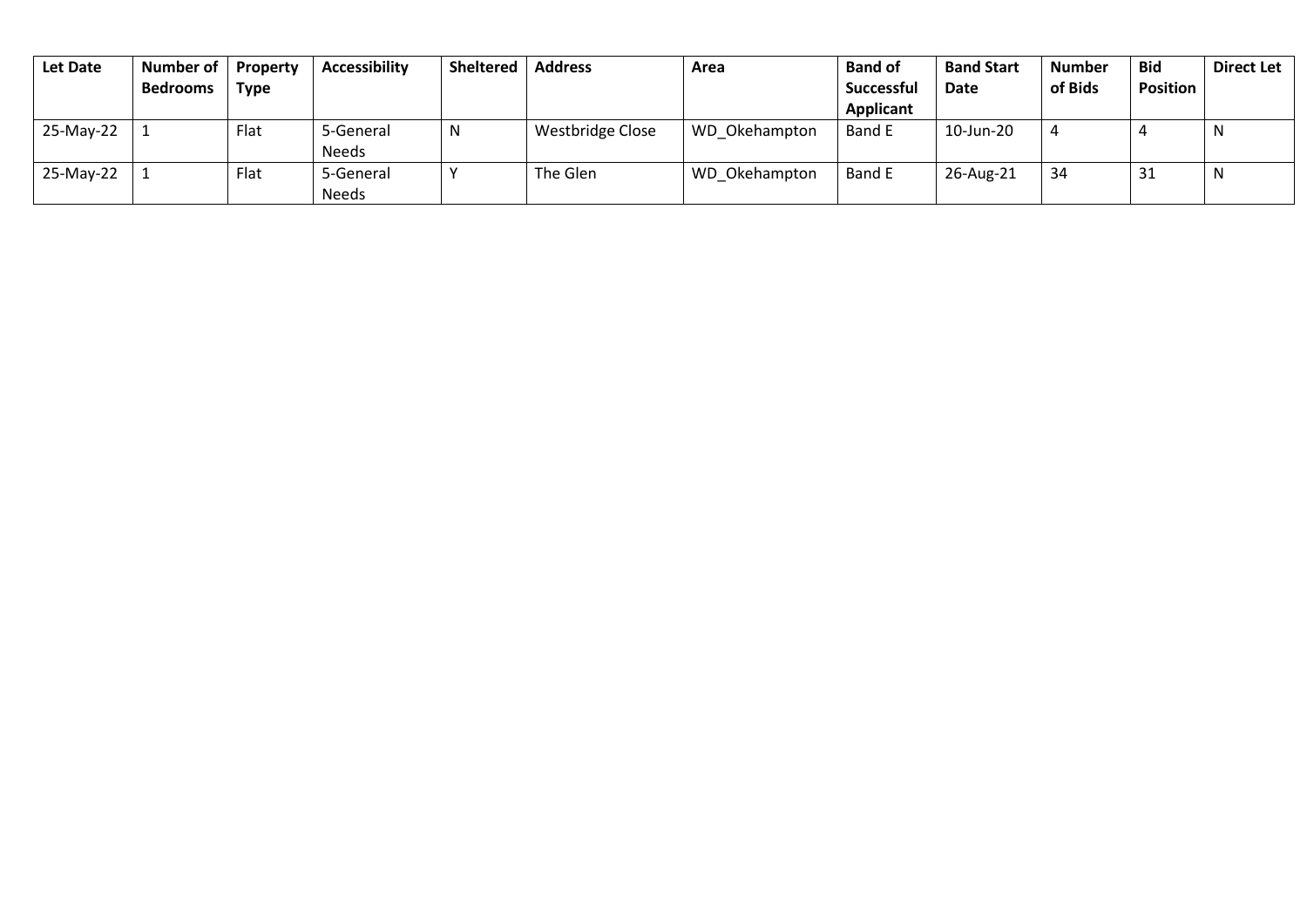